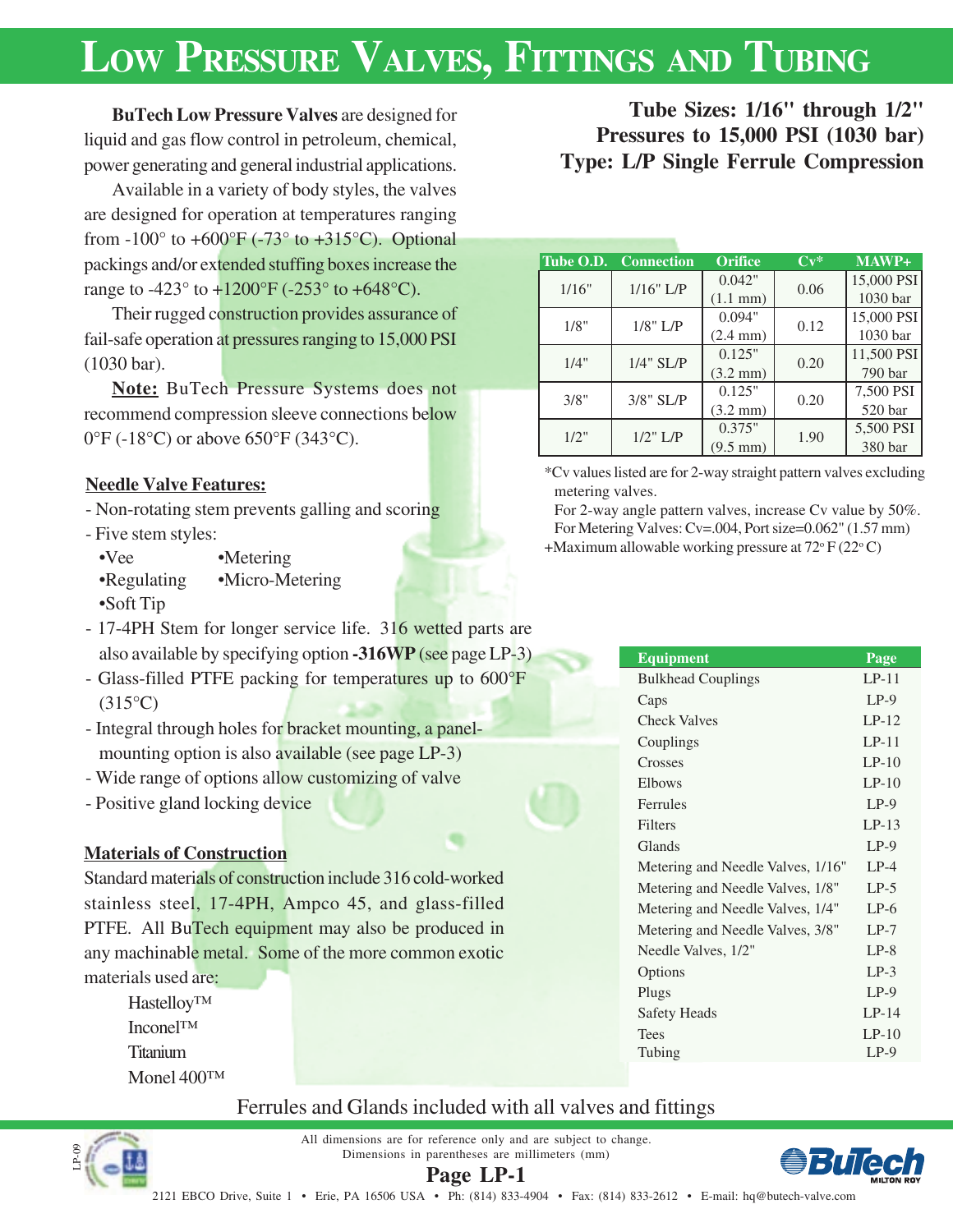# **ORDERING INFORMATION & REPLACEMENT PARTS**



Examples:

**SLPV42V** specifies a 2-way angle valve for 1/4" tube with a Vee stem **SLPV81R-PM** specifies a 2-way straight valve for 1/2" tube with regulating stem and panelmount packing gland option

# **Replacement Parts**

BuTech offers replacement parts in a variety of packages so you can purchase just the parts you need.

**Replacement Stem** Kit contains just the stem

**Replacement Packing** Kit contains all soft packing rings

**Repair Kits** contain stem, stem sleeve, stem nuts and washers, packings and packing washers (replacement seat where applicable)

|                     |                   | <b>Repair Kits</b>      | <b>Replacement</b> | <b>Replacement</b> | <b>Replacement</b> |
|---------------------|-------------------|-------------------------|--------------------|--------------------|--------------------|
| <b>Valve Series</b> | <b>All others</b> | <b>Replaceable Seat</b> | <b>Stem</b>        | <b>Packings</b>    | <b>Valve Body</b>  |
| SLPV1               | RK-SLPV1*         | RK-SLPV16*              | $LPS1*$            | LPPK1              | $SLPV1+$           |
| SLPV <sub>2</sub>   | RK-SLPV2*         | $RK-SLPV26*$            | $LPS2*$            | LPPK <sub>2</sub>  | $SLPV2+$           |
| SLPV4               | RK-SLPV4*         | RK-SLPV46*              | $LPS4*$            | LPPK4              | $SLPV4+$           |
| SLPV <sub>6</sub>   | RK-SLPV6*         | RK-SLPV66*              | $LPS6*$            | LPPK6              | $SLPV6+$           |
| SLPV8               | RK-SLPV8*         | RK-SLPV86*              | $LPS8*$            | LPPK8              | $SLPV8+$           |

\*Complete catalog number by adding the following:

**V, R** or **S** for stem type

**Suffix** for special packing materials (see page LP-3) (ex. **-GR** for Grafoil packings)

**Suffix** for special materials (ex. **-HC** for Hastelloy)

**-LT** or **-HT** for cryogenic or high-temperature service

**-WAO** for a valve fitted with an actuator

+Complete catalog number by adding the flow path designator:

- **1** 2-way straight
- **2** 2-way angle
- **3** 3-way, 2 connections on pressure
- **4** 3-way, 1 connection on pressure
- **5** 2-stem manifold
- **6** 2-way angle with replaceable seat



All dimensions are for reference only and are subject to change. Dimensions in parentheses are millimeters (mm)

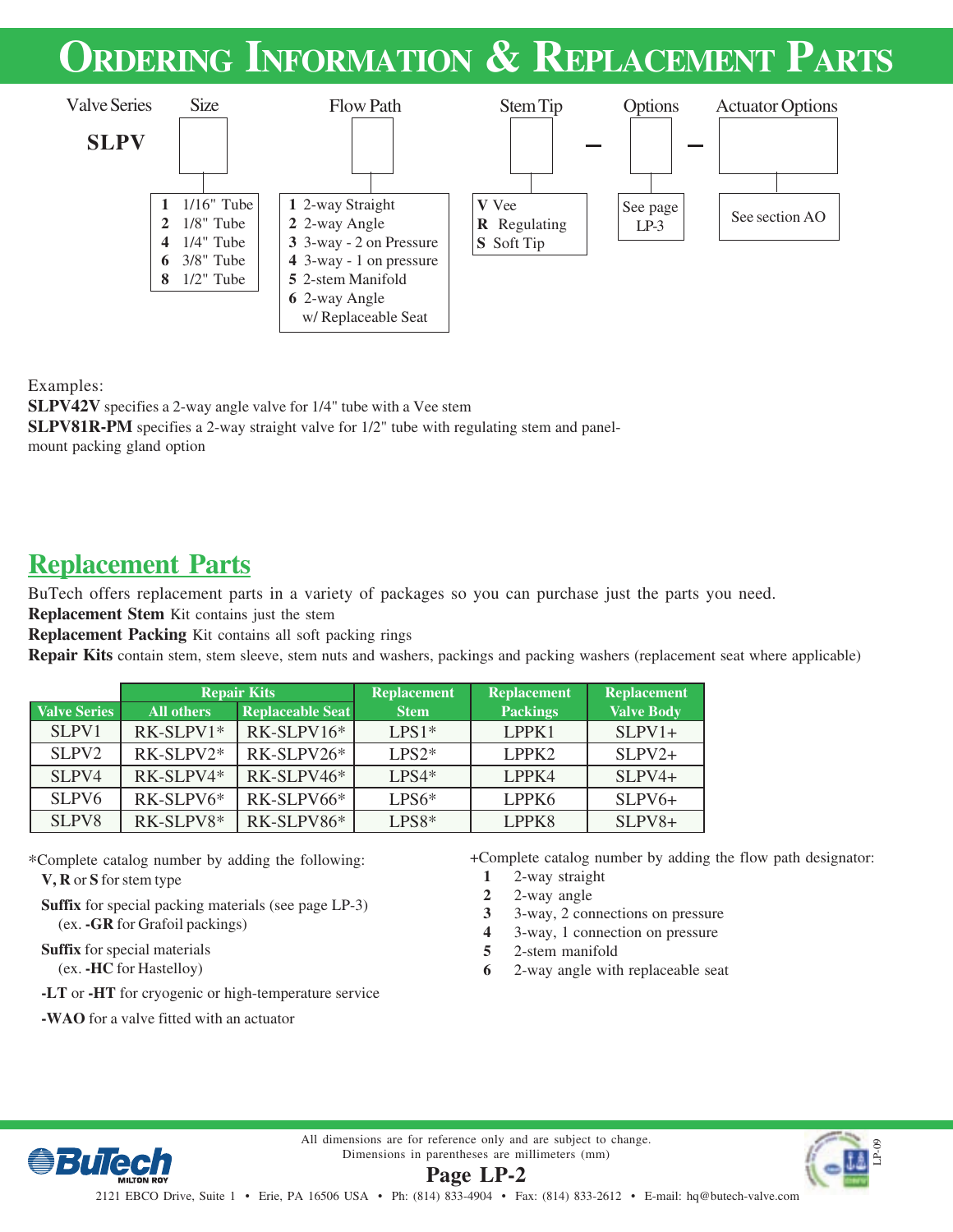# **NEEDLE VALVE OPTIONS**

### **Packing and Stem Materials**

| -GR    | Grafoil packings for service to $800^{\circ}$ F (426 $^{\circ}$ C)    |
|--------|-----------------------------------------------------------------------|
| -TFE   | Virgin PTFE packing for service to $450^{\circ}$ F (232 $^{\circ}$ C) |
| -316WP | 316 wetted parts                                                      |
| -STS   | Stellite tipped stem                                                  |
| -SRS   | Stellite replaceable seat (Replaceable seat valves only)              |

### **Handle Options**

- **-PH** Round plastic handle in place of aluminum
- **-SS** Stainless steel handle in place of aluminum
- **-EXT\_** Handle extended above valve body, specify number of inches of extra height desired (Ex: **EXT6** is a 6" extension)

### **Security Options**

- **-HLD** Handle locking device (prevents unauthorized opening/closing of valve)<br> **-SLD** Stem locking device (prevents stem from turning due to vibration)
- Stem locking device (prevents stem from turning due to vibration)

### **Extreme Service**

- **-O2** Cleaned for oxygen service
- **-HT** Extended stuffing box, graphite packing, and materials for high-temperature service to 1200°F (648°C)
- **-HTF** Finned extended stuffing box, graphite packing, and materials for high-temperature service to 1200°F (648°C)
- **-LT** Extended stuffing box, PTFE packing, and materials for cryogenic service to -423°F (-251°C)
- **-LTF** Finned extended stuffing box, PTFE packing, and materials for cryogenic service to -423°F (-251°C)

| <b>Valve</b><br>Model | A                |
|-----------------------|------------------|
| SLPV1                 | N/A              |
| SLPV2                 | N/A              |
| SLPV4                 | 5.82"<br>(147.8) |
| SLPV6                 | 5.82"<br>(147.8) |
| SLPV8                 | 7.22"<br>(183.4) |



**-HT or -LT Options -HTF or -LTF Options**



**Cylindrical Bonnet Finned Bonnet**

⊕

### **Panel Mount**

**-PM** Panel-mount packing gland

| <b>Valve</b><br><b>Model</b> | <b>Panel Hole</b><br><b>Size</b> | <b>Max Panel</b><br><b>Thickness</b> | Н               |
|------------------------------|----------------------------------|--------------------------------------|-----------------|
| SLPV1                        | 0.47"                            | 0.25"                                | 0.41"           |
|                              | (11.9)<br>0.47"                  | (6.4)<br>0.25"                       | (10.4)<br>0.41" |
| SLPV2                        | (11.9)                           | (6.4)                                | (10.4)          |
| SLPV4                        | 0.66"                            | 0.25"                                | 0.54"           |
|                              | (16.8)                           | (6.4)                                | (13.7)          |
| SLPV6                        | 0.66"                            | 0.25"                                | 0.54"           |
|                              | (16.8)                           | (6.4)                                | (13.7)          |
| <b>SLPV8</b>                 | 0.78"                            | 0.44"                                | 0.50"           |
|                              | (19.8)                           | (11.2)                               | (12.7)          |





**Page LP-3** All dimensions are for reference only and are subject to change. Dimensions in parentheses are millimeters (mm)

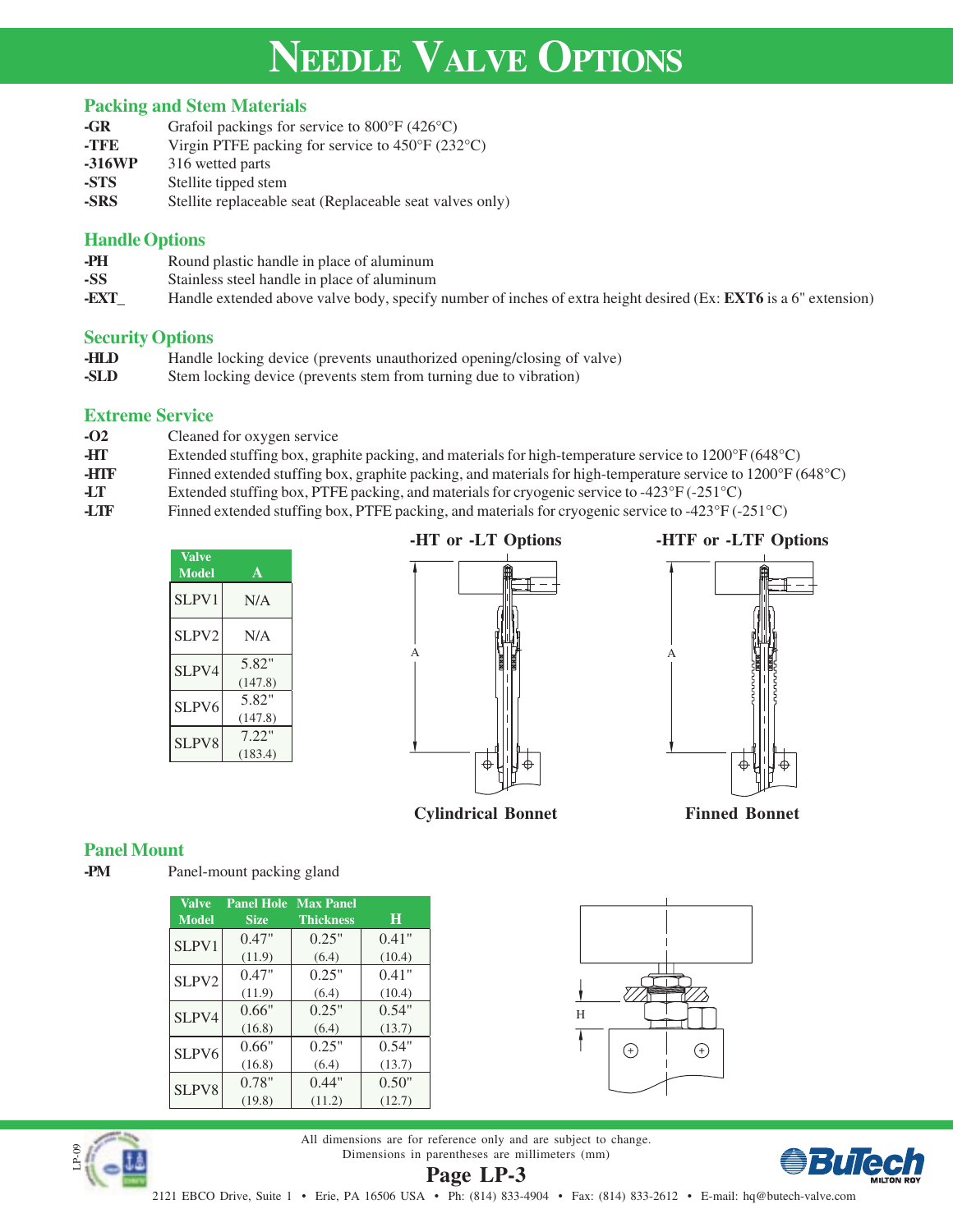# **NEEDLE VALVES FOR 15,000 PSI (1030 BAR)**

# **1/16" L/P TUBE, SINGLE FERRULE COMPRESSION**



## **2-way Straight 3-way Two on Pressure**

### **3-way One on Pressure**









Figure 1

Figure 2

Figure 3



| <b>Catalog</b> | <b>Stem</b>  |                   |        |          |             |         |          |                         |        |         |        |       |             |        |          |   |
|----------------|--------------|-------------------|--------|----------|-------------|---------|----------|-------------------------|--------|---------|--------|-------|-------------|--------|----------|---|
| <b>Number</b>  | <b>Style</b> | <b>Connection</b> | A      | $\bf{B}$ | $\mathbf C$ | D       | $\bf{E}$ | $\overline{\mathrm{F}}$ | G      | $\bf H$ |        |       | $\mathbf K$ | L      | Thk. Fig |   |
| SLPV11V        | Vee          | $1/16"$ L/P       | 1.50"  | 0.75"    | 1.38"       | 3.82"   | 1.06"    | 0.81"                   | 0.50"  | 0.31"   | 2.37"  | 0.17" | $---$       | $---$  | 0.62"    |   |
| SLPV11R        | Reg          | Tube              | (38.1) | (19.1)   | (35.1)      | (97.0)  | (26.9)   | (20.6)                  | (12.7) | (7.9)   | (60.2) | (4.3) |             |        | (15.7)   |   |
| SLPV12V        | Vee          | $1/16"$ L/P       | 1.50"  | 0.75"    | 1.56"       | 4.00"   | $---$    | 0.81"                   | 0.50"  | 0.31"   | 2.37"  | 0.17" | $---$       | $---$  | 0.62"    |   |
| SLPV12R        | Reg          | Tube              | (38.1) | (19.1)   | (39.6)      | (101.6) |          | (20.6)                  | (12.7) | (7.9)   | (60.2) | (4.3) |             |        | (15.7)   |   |
| SLPV13V        | Vee          | $1/16"$ L/P       | 1.50"  | 0.75"    | 1.69"       | 4.13"   | 1.06"    | 0.81"                   | 0.50"  | 0.31"   | 2.37"  | 0.17" |             |        | 0.62"    | 3 |
| SLPV13R        | Reg          | Tube              | (38.1) | (19.1)   | (42.9)      | (104.9) | (26.9)   | (20.6)                  | (12.7) | (7.9)   | (60.2) | (4.3) | $---$       | ---    | (15.7)   |   |
| SLPV14V        | Vee          | $1/16"$ L/P       | 1.50"  | 0.75"    | 1.56"       | 4.00"   | 0.81"    | 0.81"                   | 0.50"  | 0.31"   | 2.37"  | 0.17" | $---$       | ---    | 0.62"    | 4 |
| SLPV14R        | Reg          | Tube              | (38.1) | (19.1)   | (39.6)      | (101.6) | (20.6)   | (20.6)                  | (12.7) | (7.9)   | (60.2) | (4.3) |             |        | (15.7)   |   |
| SLPV15V        | Vee          | $1/16"$ L/P       | 1.50"  | 0.75"    | 2.25"       | 7.13"   | 1.12"    | 0.81"                   | 0.50"  | 0.31"   | 2.37"  | 0.17" | $---$       | ---    | 0.62"    |   |
| SLPV15R        | Reg          | Tube              | (38.1) | (19.1)   | (57.2)      | (181.1) | (28.4)   | (20.6)                  | (12.7) | (7.9)   | (60.2) | (4.3) |             |        | (15.7)   |   |
| SLPV16V        | Vee          | $1/16"$ L/P       | 1.50"  | 0.75"    | 1.69"       | 4.13"   | $---$    | 0.81"                   | 0.50"  | 0.31"   | 2.37"  | 0.17" | 0.50"       | 0.63"  | 0.62"    | 6 |
| SLPV16R        | Reg          | Tube              | (38.1) | (19.1)   | (42.9)      | (104.9) |          | (20.6)                  | (12.7) | (7.9)   | (60.2) | (4.3) | (12.7)      | (16.0) | (15.7)   |   |
| SLPMV16V       | Meter        | $1/16"$ L/P       | 1.38"  | 0.87"    | 1.56"       | 5.40"   |          | 0.94"                   | 0.19"  | 0.44"   | 2.37"  | 0.16" | 0.56"       | 0.72"  | 0.75"    |   |
|                |              | Tube              | (35.1) | (22.1)   | (39.6)      | (137.2) | $---$    | (23.9)                  | (4.8)  | (11.2)  | (60.2) | (4.1) | (14.2)      | (18.3) | (19.1)   |   |
| SLPMMV16V      | Micro-       | $1/16"$ L/P       | 1.38"  | 0.87"    | 1.56"       | 5.42"   | ---      | 0.94"                   | 0.19"  | 0.44"   | 2.37"  | 0.16" | 0.56"       | 0.72"  | 0.75"    | 8 |
|                | Meter        | Tube              | (35.1) | (22.1)   | (39.6)      | (137.7) |          | (23.9)                  | (4.8)  | (11.2)  | (60.2) | (4.1) | (14.2)      | (18.3) | (19.1)   |   |

See page LP-1 for orifice and Cv

### **2-stem Manifold**



**Replaceable Seat**

D



**Metering**



**Micro-Metering**



Figure 8



All dimensions are for reference only and are subject to change. Dimensions in parentheses are millimeters (mm) **Page LP-4**

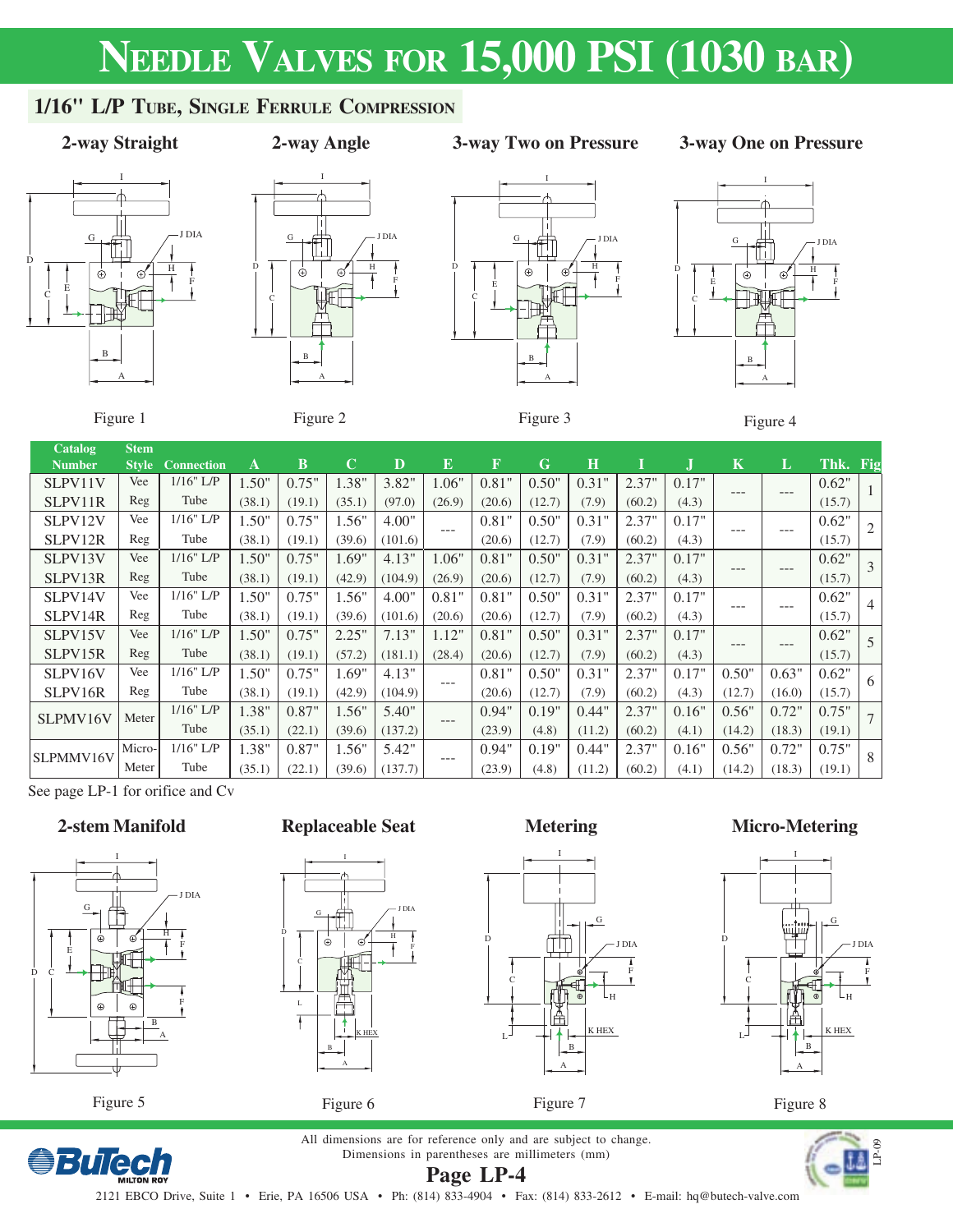# **NEEDLE VALVES FOR 15,000 PSI (1030 BAR)**



Figure 1

### **2-way Angle 2-way Straight 3-way Two on Pressure**



Figure 2



Figure 3



**3-way One on Pressure**

**1/8" L/P TUBE, SINGLE FERRULE COMPRESSION**



| <b>Catalog</b> | <b>Stem</b>  |                   |              |        |             |         |        |             |        |         |        |       |             |        |          |                |
|----------------|--------------|-------------------|--------------|--------|-------------|---------|--------|-------------|--------|---------|--------|-------|-------------|--------|----------|----------------|
| <b>Number</b>  | <b>Style</b> | <b>Connection</b> | $\mathbf{A}$ | В      | $\mathbf C$ | D       | E      | $\mathbf F$ | G      | $\bf H$ |        |       | $\mathbf K$ | L      | Thk. Fig |                |
| SLPV21V        | Vee          | $1/8$ " L/P       | 1.50"        | 0.75"  | 1.38"       | 3.82"   | 1.06"  | 0.81"       | 0.50"  | 0.31"   | 2.37"  | 0.17" | ---         | ---    | 0.62"    |                |
| SLPV21R        | Reg          | Tube              | (38.1)       | (19.1) | (35.1)      | (97.0)  | (26.9) | (20.6)      | (12.7) | (7.9)   | (60.2) | (4.3) |             |        | (15.7)   |                |
| SLPV22V        | Vee          | $1/8$ " L/P       | 1.50"        | 0.75"  | 1.56"       | 4.00"   | ---    | 0.81"       | 0.50"  | 0.31"   | 2.37"  | 0.17" | ---         | $---$  | 0.62"    |                |
| SLPV22R        | Reg          | Tube              | (38.1)       | (19.1) | (39.6)      | (101.6) |        | (20.6)      | (12.7) | (7.9)   | (60.2) | (4.3) |             |        | (15.7)   |                |
| SLPV23V        | Vee          | $1/8$ " L/P       | 1.50"        | 0.75"  | 1.69"       | 4.13"   | 1.06"  | 0.81"       | 0.50"  | 0.31"   | 2.37"  | 0.17" | $---$       | $---$  | 0.62"    | 3              |
| SLPV23R        | Reg          | Tube              | (38.1)       | (19.1) | (42.9)      | (104.9) | (26.9) | (20.6)      | (12.7) | (7.9)   | (60.2) | (4.3) |             |        | (15.7)   |                |
| SLPV24V        | Vee          | $1/8$ " L/P       | 1.50"        | 0.75"  | 1.56"       | 4.00"   | 0.81"  | 0.81"       | 0.50"  | 0.31"   | 2.37"  | 0.17" | ---         | $---$  | 0.62"    | $\overline{4}$ |
| SLPV24R        | Reg          | Tube              | (38.1)       | (19.1) | (39.6)      | (101.6) | (20.6) | (20.6)      | (12.7) | (7.9)   | (60.2) | (4.3) |             |        | (15.7)   |                |
| SLPV25V        | Vee          | $1/8$ " L/P       | 1.50"        | 0.75"  | 2.25"       | 7.13"   | 1.12"  | 0.81"       | 0.50"  | 0.31"   | 2.37"  | 0.17" | $---$       | $---$  | 0.62"    | 5              |
| SLPV25R        | Reg          | Tube              | (38.1)       | (19.1) | (57.2)      | (181.1) | (28.4) | (20.6)      | (12.7) | (7.9)   | (60.2) | (4.3) |             |        | (15.7)   |                |
| SLPV26V        | Vee          | $1/8$ " L/P       | 1.50"        | 0.75"  | 1.69"       | 4.13"   | ---    | 0.81"       | 0.50"  | 0.31"   | 2.37"  | 0.17" | 0.50"       | 0.63"  | 0.62"    | -6             |
| SLPV26R        | Reg          | Tube              | (38.1)       | (19.1) | (42.9)      | (104.9) |        | (20.6)      | (12.7) | (7.9)   | (60.2) | (4.3) | (12.7)      | (16.0) | (15.7)   |                |
| SLPMV26V       | Meter        | $1/8$ " L/P       | 1.38"        | 0.87"  | 1.56"       | 5.40"   | ---    | 0.94"       | 0.19"  | 0.44"   | 2.37"  | 0.16" | 0.56"       | 0.72"  | 0.75"    |                |
|                |              | Tube              | (35.1)       | (22.1) | (39.6)      | (137.2) |        | (23.9)      | (4.8)  | (11.2)  | (60.2) | (4.1) | (14.2)      | (18.3) | (19.1)   |                |
| SLPMMV26V      | Micro-       | $1/8$ " L/P       | 1.38"        | 0.87"  | 1.56"       | 5.42"   | $---$  | 0.94"       | 0.19"  | 0.44"   | 2.37"  | 0.16" | 0.56"       | 0.72"  | 0.75"    | -8             |
|                | Meter        | Tube              | (35.1)       | (22.1) | (39.6)      | (137.7) |        | (23.9)      | (4.8)  | (11.2)  | (60.2) | (4.1) | (14.2)      | (18.3) | (19.1)   |                |

See page LP-1 for orifice and Cv

## **2-stem Manifold**







H F

K HEX

D

C

L

Ŧ

B A

Figure 6

**Replaceable Seat**













**Page LP-5** All dimensions are for reference only and are subject to change. Dimensions in parentheses are millimeters (mm)



2121 EBCO Drive, Suite 1 • Erie, PA 16506 USA • Ph: (814) 833-4904 • Fax: (814) 833-2612 • E-mail: hq@butech-valve.com

D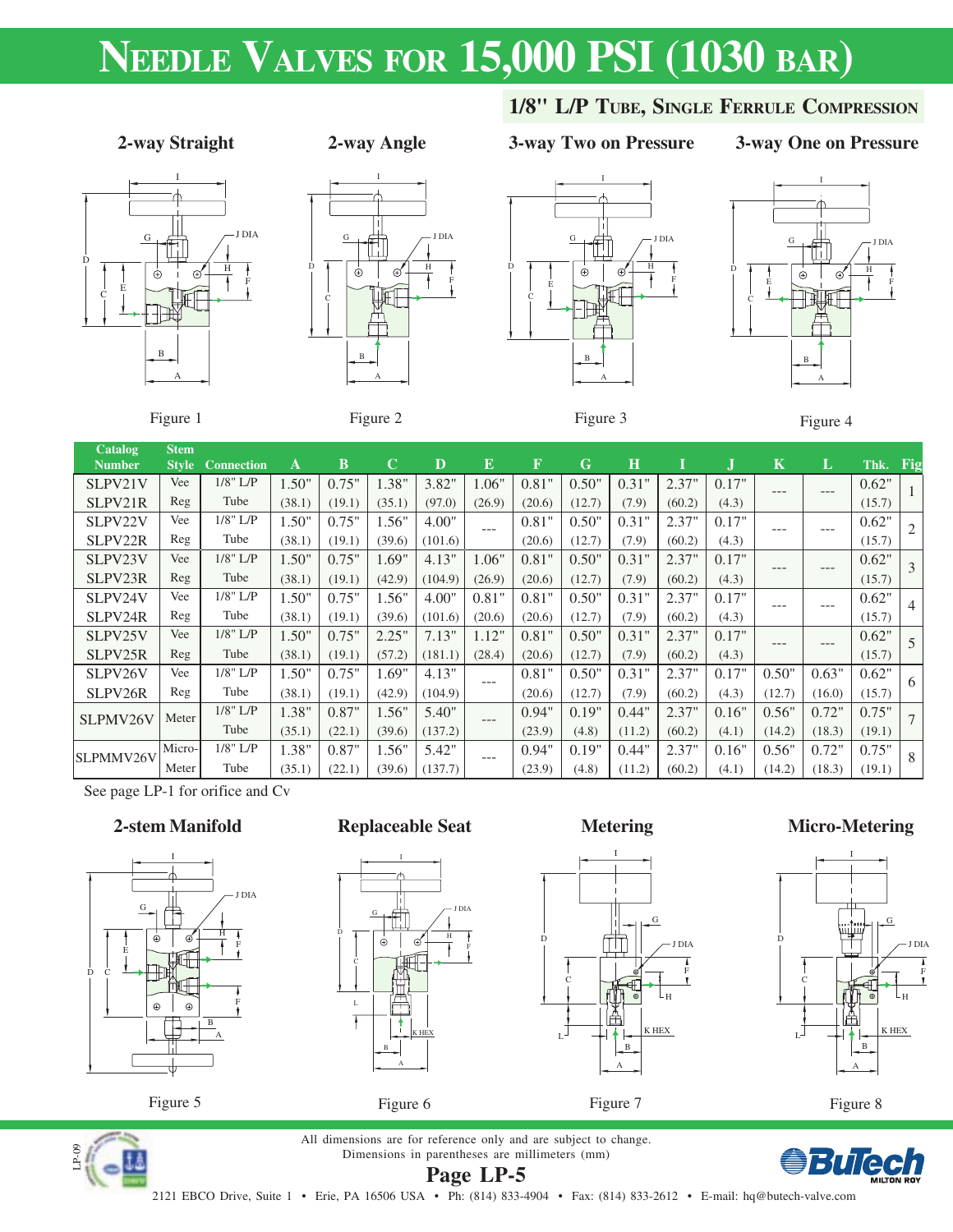# **NEEDLE VALVES FOR 11,500 PSI (790 BAR)**

# **1/4" SL/P TUBE, SINGLE FERRULE COMPRESSION**

**2-way Angle**

### **2-way Straight 3-way Two on Pressure**

### **3-way One on Pressure**









Figure 1

Figure 2

Figure 3



| <b>Catalog</b><br><b>Number</b> | <b>Stem</b><br><b>Style</b> | <b>Connection</b> | A      | $\bf{B}$ | $\mathbf C$ | $\mathbf{D}$ | E       | $\overline{\mathrm{F}}$ | G      | $\bf H$ |        |       | $\mathbf K$ | L      | Thk.   | Fig            |
|---------------------------------|-----------------------------|-------------------|--------|----------|-------------|--------------|---------|-------------------------|--------|---------|--------|-------|-------------|--------|--------|----------------|
| SLPV41V                         | Vee                         | $1/4$ " SL/P      | 2.00"  | 1.00"    | 2.00"       | 4.50"        | 1.62"   | 1.19"                   | 0.62"  | 0.38"   | 3.00"  | 0.25" | $---$       | ---    | 0.75"  |                |
| SLPV41R                         | Reg                         | Tube              | (50.8) | (25.4)   | (50.8)      | (114.3)      | (41.1)  | (30.2)                  | (15.7) | (9.7)   | (76.2) | (6.4) |             |        | (19.1) |                |
| SLPV42V                         | Vee                         | 1/4" SL/P         | 2.00"  | 1.00"    | 2.44"       | 4.94"        | $---$   | 1.19"                   | 0.62"  | 0.38"   | 3.00"  | 0.25" | $---$       | ---    | 0.75"  |                |
| SLPV42R                         | Reg                         | Tube              | (50.8) | (25.4)   | (62.0)      | (125.5)      |         | (30.2)                  | (15.7) | (9.7)   | (76.2) | (6.4) |             |        | (19.1) |                |
| SLPV43V                         | Vee                         | $1/4$ " SL/P      | 2.00"  | 1.00"    | 2.62"       | 5.12"        | 1.62"   | 1.19"                   | 0.62"  | 0.38"   | 3.00"  | 0.25" | $---$       | ---    | 0.75"  | 3              |
| SLPV43R                         | Reg                         | Tube              | (50.8) | (25.4)   | (66.5)      | (130.0)      | (41.1)  | (30.2)                  | (15.7) | (9.7)   | (76.2) | (6.4) |             |        | (19.1) |                |
| SLPV44V                         | Vee                         | 1/4" SL/P         | 2.00"  | 1.00"    | 2.44"       | 4.94"        | 1.19"   | 1.19"                   | 0.62"  | 0.38"   | 3.00"  | 0.25" | $---$       | ---    | 0.75"  | $\overline{4}$ |
| SLPV44R                         | Reg                         | Tube              | (50.8) | (25.4)   | (62.0)      | (125.5)      | (30.2)  | (30.2)                  | (15.7) | (9.7)   | (76.2) | (6.4) |             |        | (19.1) |                |
| SLPV45V                         | Vee                         | 1/4" SL/P         | 2.00"  | 1.00"    | 3.38"       | 8.38"        | 1.68"   | 1.19"                   | 0.62"  | 0.38"   | 3.00"  | 0.25" | $---$       | ---    | 0.75"  |                |
| SLPV45R                         | Reg                         | Tube              | (50.8) | (25.4)   | (85.9)      | (212.9)      | (42.7)  | (30.2)                  | (15.7) | (9.7)   | (76.2) | (6.4) |             |        | (19.1) |                |
| SLPV46V                         | Vee                         | 1/4" SL/P         | 2.00"  | 1.00"    | 2.25"       | 4.75"        | $- - -$ | 1.19"                   | 0.62"  | 0.38"   | 3.00"  | 0.25" | 0.50"       | 0.63"  | 0.75"  | 6              |
| SLPV46R                         | Reg                         | Tube              | (50.8) | (25.4)   | (57.2)      | (120.7)      |         | (30.2)                  | (15.7) | (9.7)   | (76.2) | (6.4) | (12.7)      | (16.0) | (19.1) |                |
| SLPMV46V                        | Meter                       | 1/4" SL/P         | 2.50"  | 1.25"    | 2.62"       | 6.69"        | $---$   | 1.31"                   | 0.69"  | 0.38"   | 3.00"  | 0.25" | 0.75"       | 1.03"  | 1.00"  | $\tau$         |
|                                 |                             | Tube              | (63.5) | (31.8)   | (66.5)      | (169.9)      |         | (33.3)                  | (17.5) | (9.7)   | (76.2) | (6.4) | (19.1)      | (26.2) | (25.4) |                |
| SLPMMV46V                       | Micro-                      | $1/4$ " SL/P      | 2.50"  | 1.25"    | 2.62"       | 7.33"        | $---$   | 1.31"                   | 0.69"  | 0.38"   | 2.35"  | 0.25" | 0.75"       | 1.03"  | 1.00"  | 8              |
|                                 | Meter                       | Tube              | (63.5) | (31.8)   | (66.5)      | (186.2)      |         | (33.3)                  | (17.5) | (9.7)   | (59.7) | (6.4) | (19.1)      | (26.2) | (25.4) |                |

See page LP-1 for orifice and Cv

### **2-stem Manifold**



**Replaceable Seat**











Figure 8



All dimensions are for reference only and are subject to change. Dimensions in parentheses are millimeters (mm) **Page LP-6**

D

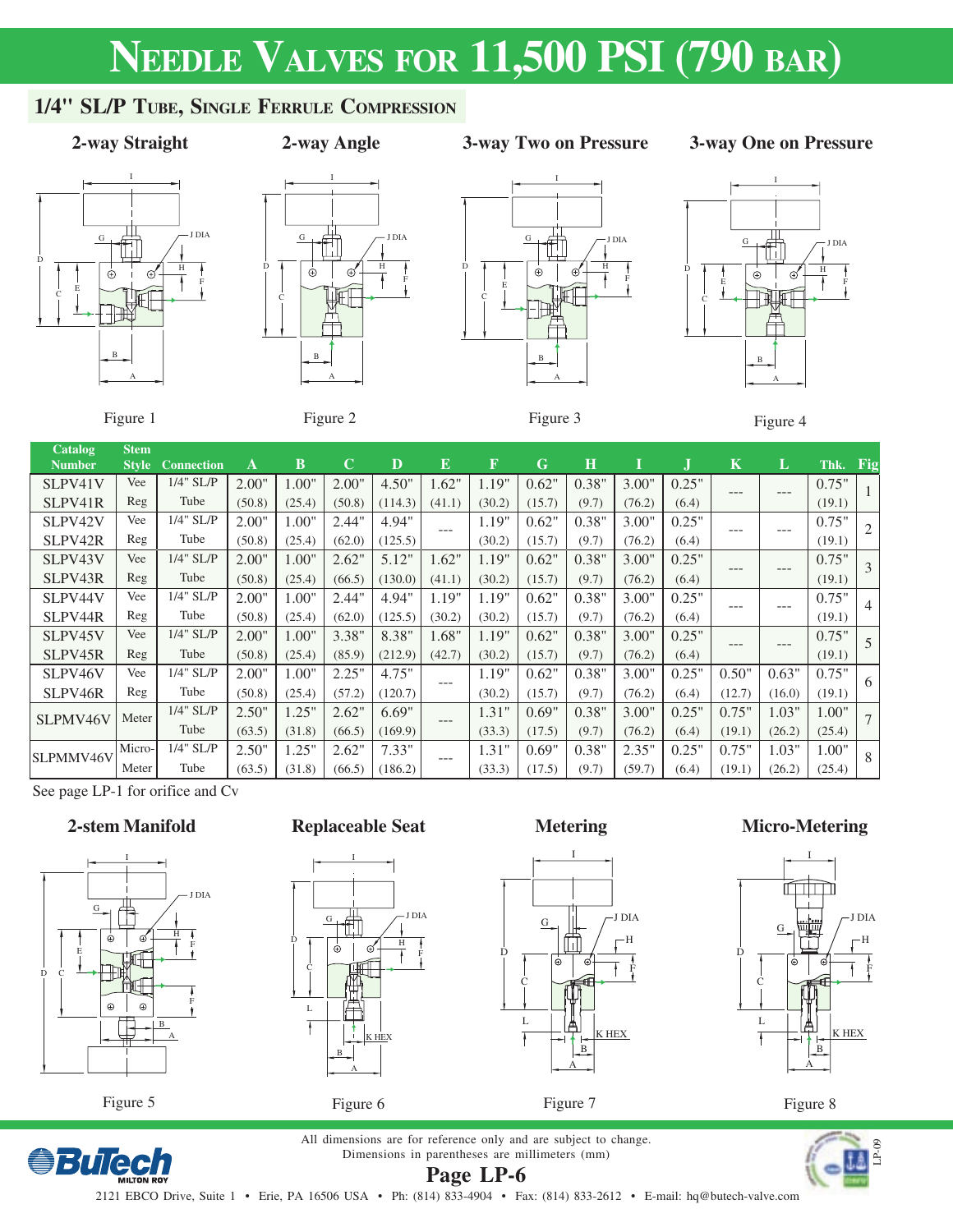# **NEEDLE VALVES FOR 7,500 PSI (520 BAR)**

## **2-way Straight 3-way Two on Pressure**



Figure 1

 $\mathbf{C}$ 

### **2-way Angle**



Figure 2

# I D C E G H



**3/8" SL/P TUBE, SINGLE FERRULE COMPRESSION**

H G F B A J DIA

**3-way One on Pressure**

Figure 3

B A

Figure 4

| Catalog       | <b>Stem</b>  |                   |        |        |             |         |        |        |        |         |        |       |             |        |        |                |
|---------------|--------------|-------------------|--------|--------|-------------|---------|--------|--------|--------|---------|--------|-------|-------------|--------|--------|----------------|
| <b>Number</b> | <b>Style</b> | <b>Connection</b> | A      | В      | $\mathbf C$ | D       | E      | F      | G      | $\bf H$ |        |       | $\mathbf K$ | L      | Thk.   | Fig            |
| SLPV61V       | Vee          | 3/8" SL/P         | 2.00"  | 1.00"  | 2.00"       | 4.50"   | 1.62"  | 1.19"  | 0.62"  | 0.38"   | 3.00"  | 0.25" | ---         | ---    | 0.75"  |                |
| SLPV61R       | Reg          | Tube              | (50.8) | (25.4) | (50.8)      | (114.3) | (41.1) | (30.2) | (15.7) | (9.7)   | (76.2) | (6.4) |             |        | (19.1) |                |
| SLPV62V       | Vee          | 3/8" SL/P         | 2.00"  | 1.00"  | 2.44"       | 4.94"   | $---$  | 1.19"  | 0.62"  | 0.38"   | 3.00"  | 0.25" | ---         | $---$  | 0.75"  |                |
| SLPV62R       | Reg          | Tube              | (50.8) | (25.4) | (62.0)      | (125.5) |        | (30.2) | (15.7) | (9.7)   | (76.2) | (6.4) |             |        | (19.1) |                |
| SLPV63V       | Vee          | 3/8" SL/P         | 2.00"  | 1.00"  | 2.62"       | 5.12"   | 1.62"  | 1.19"  | 0.62"  | 0.38"   | 3.00"  | 0.25" | $---$       | $---$  | 0.75"  |                |
| SLPV63R       | Reg          | Tube              | (50.8) | (25.4) | (66.5)      | (130.0) | (41.1) | (30.2) | (15.7) | (9.7)   | (76.2) | (6.4) |             |        | (19.1) |                |
| SLPV64V       | Vee          | $3/8$ " SL/P      | 2.00"  | 1.00"  | 2.44"       | 4.94"   | 1.19"  | 1.19"  | 0.62"  | 0.38"   | 3.00"  | 0.25" | ---         | $---$  | 0.75"  | $\overline{4}$ |
| SLPV64R       | Reg          | Tube              | (50.8) | (25.4) | (62.0)      | (125.5) | (30.2) | (30.2) | (15.7) | (9.7)   | (76.2) | (6.4) |             |        | (19.1) |                |
| SLPV65V       | Vee          | 3/8" SL/P         | 2.00"  | 1.00"  | 3.38"       | 8.38"   | 1.68"  | 1.19"  | 0.62"  | 0.38"   | 3.00"  | 0.25" | ---         | $---$  | 0.75"  | .5             |
| SLPV65R       | Reg          | Tube              | (50.8) | (25.4) | (85.9)      | (212.9) | (42.7) | (30.2) | (15.7) | (9.7)   | (76.2) | (6.4) |             |        | (19.1) |                |
| SLPV66V       | Vee          | 3/8" SL/P         | 2.00"  | 1.00"  | 2.25"       | 4.75"   | $---$  | 1.19"  | 0.62"  | 0.38"   | 3.00"  | 0.25" | 0.50"       | 0.63"  | 0.75"  | -6             |
| SLPV66R       | Reg          | Tube              | (50.8) | (25.4) | (57.2)      | (120.7) |        | (30.2) | (15.7) | (9.7)   | (76.2) | (6.4) | (12.7)      | (16.0) | (19.1) |                |
| SLPMV66V      | Meter        | $3/8$ " SL/P      | 2.50"  | 1.25"  | 2.62"       | 6.69"   |        | 1.31"  | 0.69"  | 0.38"   | 3.00"  | 0.25" | 0.75"       | 1.03"  | 1.00"  |                |
|               |              | Tube              | (63.5) | (31.8) | (66.5)      | (169.9) |        | (33.3) | (17.5) | (9.7)   | (76.2) | (6.4) | (19.1)      | (26.2) | (25.4) |                |
| SLPMMV66V     | Micro-       | $3/8$ " SL/P      | 2.50"  | 1.25"  | 2.62"       | 7.33"   | $---$  | 1.31"  | 0.69"  | 0.38"   | 2.35"  | 0.25" | 0.75"       | 1.03"  | 1.00"  | -8             |
|               | Meter        | Tube              | (63.5) | (31.8) | (66.5)      | (186.2) |        | (33.3) | (17.5) | (9.7)   | (59.7) | (6.4) | (19.1)      | (26.2) | (25.4) |                |

See page LP-1 for orifice and Cv

## **2-stem Manifold**







# $G \perp$ # $\uparrow$   $\uparrow$ JDIA  $P$   $\Gamma$   $\Gamma$   $\gamma$   $\overline{\gamma}$   $\overline{\mu}$ F C L Ŧ K HEX B A

Figure 6

### **Metering**







Figure 8



**Page LP-7** All dimensions are for reference only and are subject to change. Dimensions in parentheses are millimeters (mm)

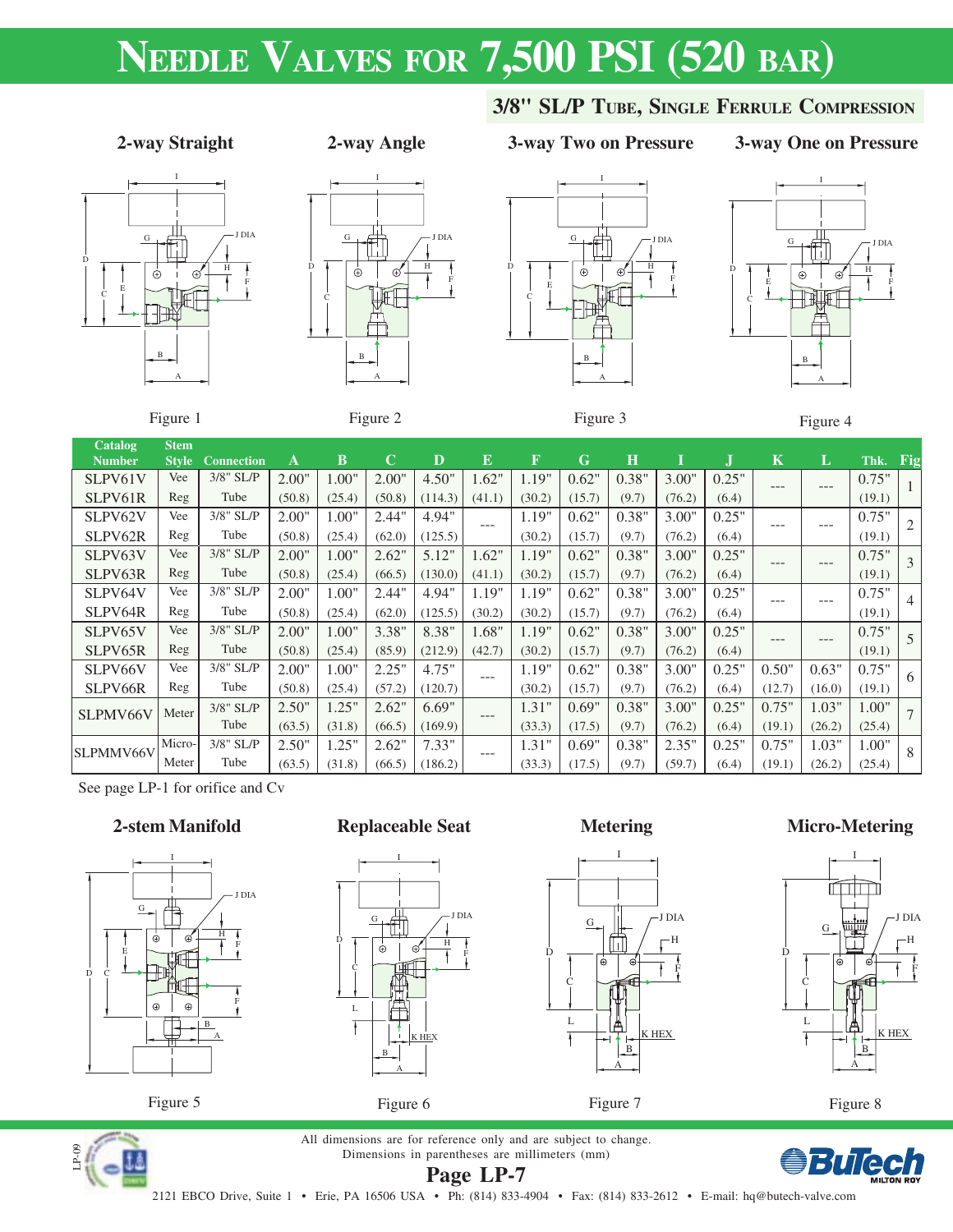# **NEEDLE VALVES FOR 5,500 PSI (380 BAR)**

# **1/2" L/P TUBE, SINGLE FERRULE COMPRESSION**



### Figure 1

## **2-way Angle**

## **2-way Straight 3-way Two on Pressure**



Figure 2



Figure 3

| Catalog       | <b>Stem</b>  |                   |        |          |             |         |        |             |        |         |         |       |             |         |        |                |
|---------------|--------------|-------------------|--------|----------|-------------|---------|--------|-------------|--------|---------|---------|-------|-------------|---------|--------|----------------|
| <b>Number</b> | <b>Style</b> | <b>Connection</b> | A      | B        | $\mathbf C$ | D       | E      | $\mathbf F$ | G      | $\bf H$ |         |       | $\mathbf K$ | L       | Thk.   | Fig            |
| SLPV81V       | Vee          | $1/2$ " $L/P$     | 2.50"  | .25"     | 2.88"       | 6.32"   | 2.38"  | $1.75$ "    | 0.69"  | 0.50"   | 4.00"   | 0.34" | ---         | ---     | 1.00"  |                |
| SLPV81R       | Reg          | Tube              | (63.5) | (31.8)   | (73.2)      | (160.5) | (60.5) | (44.5)      | (17.5) | (12.7)  | (101.6) | (8.6) |             |         | (25.4) |                |
| SLPV82V       | Vee          | $1/2$ " $L/P$     | 2.50"  | 1.25"    | 3.38"       | 6.82"   | $---$  | 1.75"       | 0.69"  | 0.50"   | 4.00"   | 0.34" | $- - -$     | ---     | 1.00"  |                |
| SLPV82R       | Reg          | Tube              | (63.5) | (31.8)   | (85.9)      | (173.2) |        | (44.5)      | (17.5) | (12.7)  | (101.6) | (8.6) |             |         | (25.4) |                |
| SLPV83V       | Vee          | $1/2$ " $L/P$     | 2.50"  | 1.25"    | 3.62"       | 7.06"   | 2.38"  | 1.75"       | 0.69"  | 0.50"   | 4.00"   | 0.34" | ---         | ---     | 1.00"  |                |
| SLPV83R       | Reg          | Tube              | (63.5) | (31.8)   | (91.9)      | (179.3) | (60.5) | (44.5)      | (17.5) | (12.7)  | (101.6) | (8.6) |             |         | (25.4) |                |
| SLPV84V       | Vee          | $1/2$ " $L/P$     | 2.50"  | 1.25"    | 3.38"       | 6.82"   | 1.75"  | 1.75"       | 0.69"  | 0.50"   | 4.00"   | 0.34" | ---         | ---     | 1.00"  | $\overline{4}$ |
| SLPV84R       | Reg          | Tube              | (63.5) | (31.8)   | (85.9)      | (173.2) | (44.5) | (44.5)      | (17.5) | (12.7)  | (101.6) | (8.6) |             |         | (25.4) |                |
| SLPV85V       | Vee          | $1/2$ " $L/P$     | 2.50"  | $1.25$ " | 5.12"       | 12.00"  | 2.56"  | 1.75"       | 0.69"  | 0.50"   | 4.00"   | 0.34" | $- - -$     | $- - -$ | 1.00"  |                |
| SLPV85R       | Reg          | Tube              | (63.5) | (31.8)   | (130.0)     | (304.8) | (65.0) | (44.5)      | (17.5) | (12.7)  | (101.6) | (8.6) |             |         | (25.4) |                |
| SLPV86V       | Vee          | $1/2$ " $L/P$     | 2.50"  | 1.25"    | 3.25"       | 7.72"   | $---$  | 1.75"       | 0.69"  | 0.50"   | 4.00"   | 0.34" | 0.75"       | 0.63"   | 1.00"  | 6              |
| SLPV86R       | Reg          | Tube              | (63.5) | (31.8)   | (82.6)      | (196.1) |        | (44.5)      | (17.5) | (12.7)  | (101.6) | (8.6) | (19.1)      | (16.0)  | (25.4) |                |

See page LP-1 for orifice and Cv

## **3-way One on Pressure**



Figure 4

*<u>BuTech</u>* 

### **2-stem Manifold**



### **Replaceable Seat**



Figure 6

All dimensions are for reference only and are subject to change. Dimensions in parentheses are millimeters (mm) **Page LP-8**

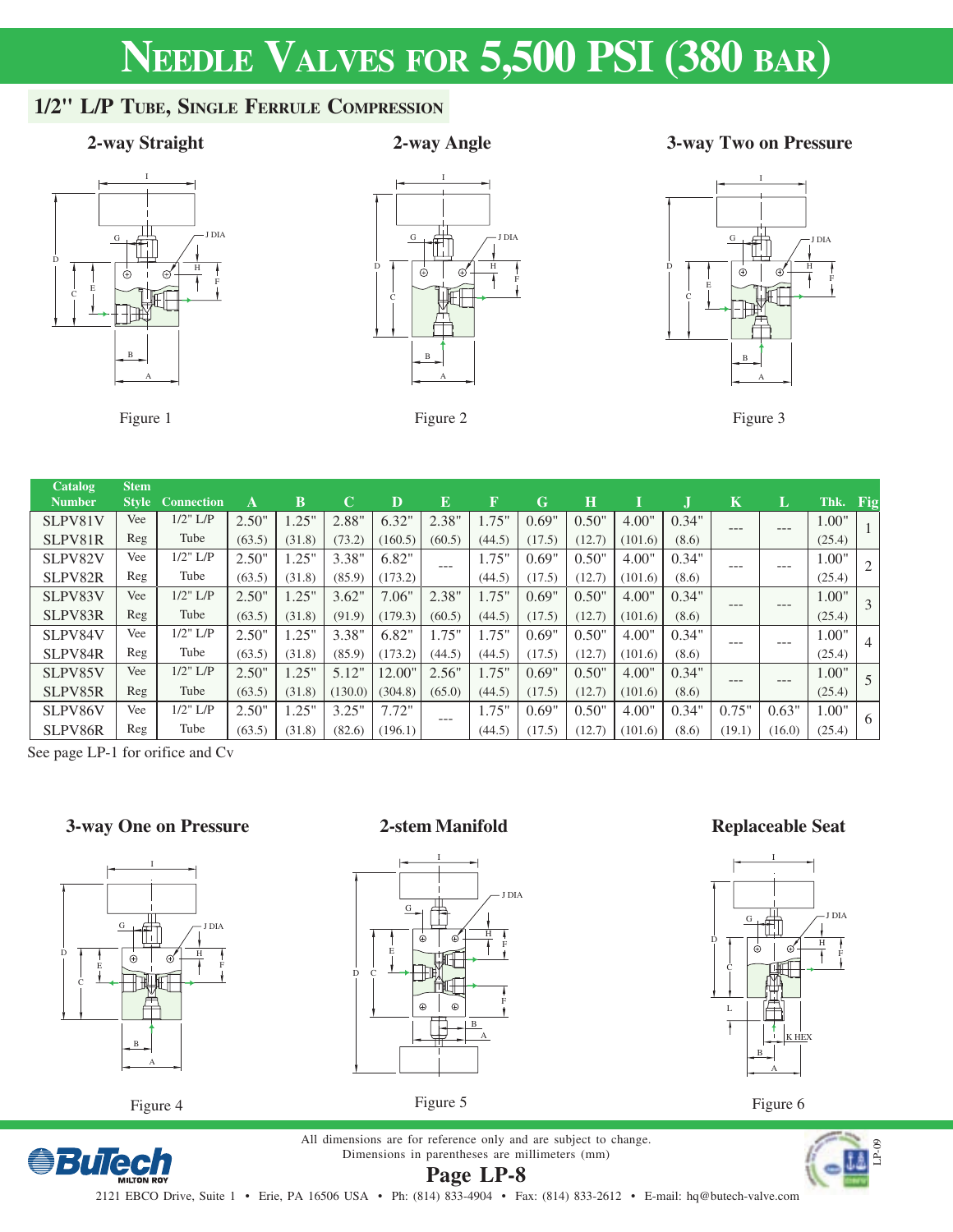# LOW PRESSURE CONNECTION COMPONENTS & TUBING

# **Connection Components**

All BuTech valves and fittings are supplied with glands and ferrules. To order these components separately, use catalog numbers listed below. When using a plug, the ferrule is not required.





| <b>Tube Size</b> | <b>Ferrule</b>   | <b>Gland</b>      | Plug             | Cap               | $\mathbf{A}$ | B      | $\mathbf C$ | D      |
|------------------|------------------|-------------------|------------------|-------------------|--------------|--------|-------------|--------|
| $1/16"$ L/P      | LPF1             | LPG1              | LPP1             | LCA1              | 0.50"        | 1.25"  | 0.50"       | 0.31"  |
|                  |                  |                   |                  |                   | (12.7)       | (31.8) | (12.7)      | (7.9)  |
| $1/8$ " L/P      | LPF <sub>2</sub> | LPG2              | LPP <sub>2</sub> | LPCA <sub>2</sub> | 0.50"        | 1.25"  | 0.50"       | 0.31"  |
|                  |                  |                   |                  |                   | (12.7)       | (31.8) | (12.7)      | (7.9)  |
| $1/4$ " SL/P     | LPF4             | SLPG4             | LPP4             | LPCA4             | 0.63"        | 1.62"  | 0.81"       | 0.56"  |
|                  |                  |                   |                  |                   | (16.0)       | (41.1) | (20.6)      | (14.2) |
| $3/8$ " SL/P     | LPF <sub>6</sub> | SLPG <sub>6</sub> | LPP <sub>6</sub> | LPCA6             | 0.75"        | 1.00"  | 0.81"       | 0.62"  |
|                  |                  |                   |                  |                   | (19.1)       | (25.4) | (20.6)      | (15.7) |
| $1/2$ " L/P      | LPF <sub>8</sub> | LPG8              | LPP <sub>8</sub> | LPCA8             | 1.00"        | 1.25"  | 0.75"       | 0.53"  |
|                  |                  |                   |                  |                   | (25.4)       | (31.8) | (19.1)      | (13.5) |

| Cap               | A      | B      | C      | D      |
|-------------------|--------|--------|--------|--------|
| LCA <sub>1</sub>  | 0.50"  | 1.25"  | 0.50"  | 0.31"  |
|                   | (12.7) | (31.8) | (12.7) | (7.9)  |
| LPCA <sub>2</sub> | 0.50"  | 1.25"  | 0.50"  | 0.31"  |
|                   | (12.7) | (31.8) | (12.7) | (7.9)  |
| LPCA4             | 0.63"  | 1.62"  | 0.81"  | 0.56"  |
|                   | (16.0) | (41.1) | (20.6) | (14.2) |
| LPCA <sub>6</sub> | 0.75"  | 1.00"  | 0.81"  | 0.62"  |
|                   | (19.1) | (25.4) | (20.6) | (15.7) |
| LPCA <sub>8</sub> | 1.00"  | 1.25"  | 0.75"  | 0.53"  |
|                   | (25.4) | (31.8) | (19.1) | (13.5) |

# **Tubing**

| <b>Catalog</b><br><b>Number</b> | <b>Connection</b> | <b>O.D.</b>      | I.D.            | <b>MAWP</b>                       |
|---------------------------------|-------------------|------------------|-----------------|-----------------------------------|
| $LP062-031-*$                   | $1/16"$ L/P       | 0.062"<br>(1.6)  | 0.031"<br>(0.8) | 15,000 PSI<br>1030 <sub>bar</sub> |
| LP125-062-*                     | 1/8" L/P          | 0.125"<br>(3.2)  | 0.062"<br>(1.6) | 15,000 PSI<br>1030 <sub>bar</sub> |
| $LP250-125-*$                   | $1/4$ " $L/P$     | 0.250"<br>(6.4)  | 0.125"<br>(3.2) | 11,500 PSI<br>790 bar             |
| LP375-250-*                     | $3/8$ " L/P       | 0.375"<br>(9.5)  | 0.250"<br>(6.4) | 7,500 PSI<br>520 bar              |
| LP500-334-*                     | $1/2$ " L/P       | 0.500"<br>(12.7) | 0.334"<br>(8.5) | 7,000 PSI<br>480 bar              |
| LP500-375-*                     | $1/2$ " L/P       | 0.500"<br>(12.7) | 0.375"<br>(9.5) | 5,500 PSI<br>380 bar              |

\*Complete catalog number by adding suffix **316** for 316 stainless steel or suffix **304** for 304 stainless steel. Other materials are also

available, please consult factory.

BuTech Pressure Systems offers a complete selection of annealed seamless stainless steel tubing for high pressure applications where both high strength and corrosion resistance are desired. Tubing is available in standard 20-24 foot lengths (6-7 meters), however, longer lengths are available on request.



# **See Section T for Tube Benders and Tube Vises!**



All dimensions are for reference only and are subject to change. Dimensions in parentheses are millimeters (mm) **Page LP-9**

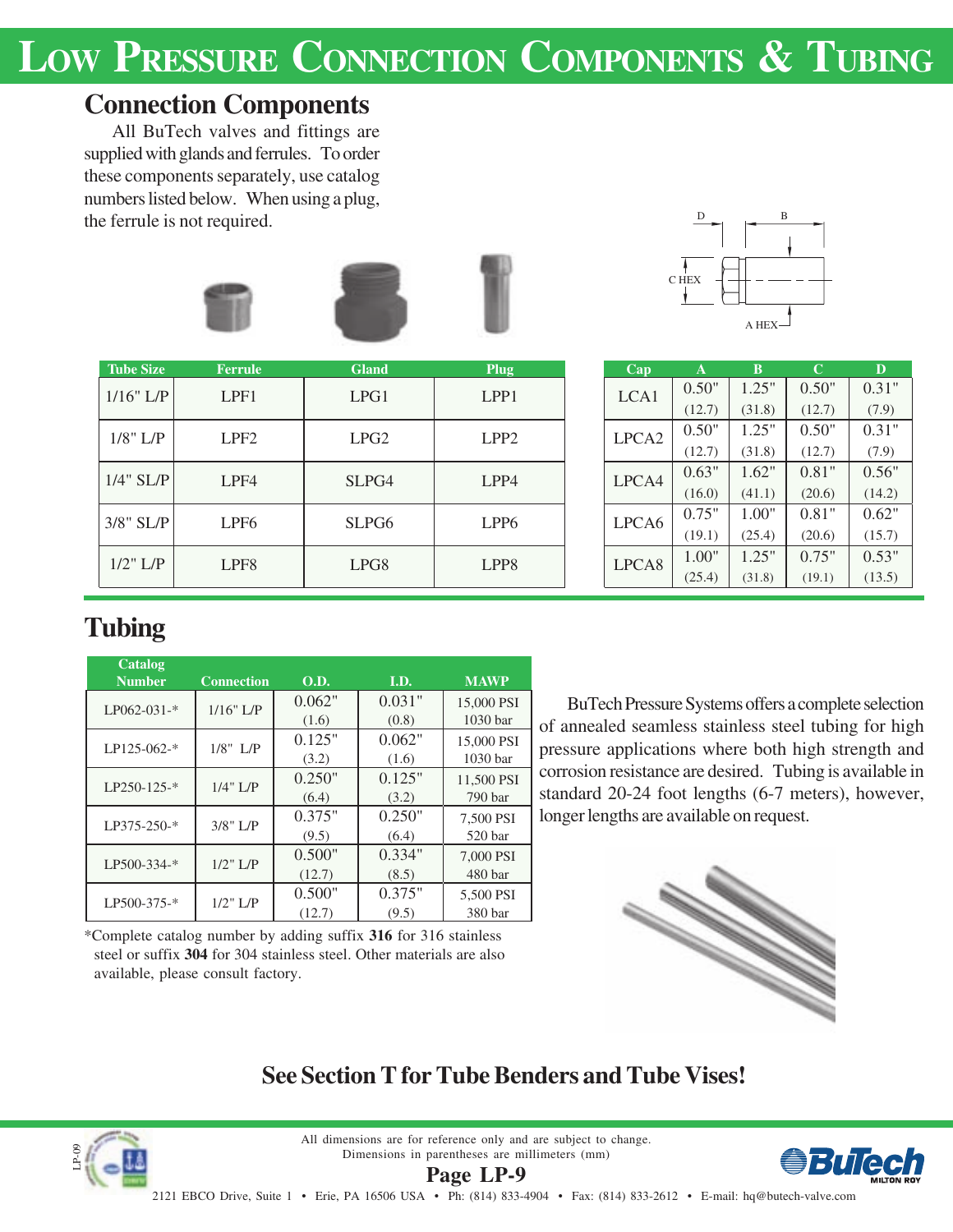# **LOW PRESSURE EQUIPMENT**







# **ELBOWS**

| <b>Catalog</b>   |                   |        |             |        |        |        |        |           |        | <b>Block</b>     |        | <b>Mounting Holes*</b> |       |
|------------------|-------------------|--------|-------------|--------|--------|--------|--------|-----------|--------|------------------|--------|------------------------|-------|
|                  | Number Connection | Port   | <b>MAWP</b> | A      | B      | C      | D      | ${\bf E}$ | F      | <b>Thickness</b> | G      | Н                      | Dia.  |
| LPL1             | 1/16" L/P         | 0.042" | 15,000 PSI  | 1.00"  | 1.00"  | 0.75"  | 0.75"  | 0.31"     | 0.50"  | 0.50"            | 0.30"  | 0.31"                  | 0.21" |
|                  | Tube              | (1.1)  | 1030 bar    | (25.4) | (25.4) | (19.1) | (19.1) | (7.9)     | (12.7) | (12.7)           | (7.6)  | (7.9)                  | (5.3) |
| LPL <sub>2</sub> | $1/8$ " L/P       | 0.094" | 15,000 PSI  | 1.00"  | 1.00"  | 0.75"  | 0.75"  | 0.31"     | 0.50"  | 0.50"            | 0.30"  | 0.31"                  | 0.21" |
|                  | Tube              | (2.4)  | 1030 bar    | (25.4) | (25.4) | (19.1) | (19.1) | (7.9)     | (12.7) | (12.7)           | (7.6)  | (7.9)                  | (5.3) |
| LPL4             | $1/4$ " SL/P      | 0.187" | 11.500 PSI  | 1.19"  | 1.19"  | 0.88"  | 0.88"  | 0.56"     | 0.81"  | 0.62"            | 0.31"  | 0.31"                  | 0.22" |
|                  | Tube              | (4.7)  | 790 bar     | (30.2) | (30.2) | (22.4) | (22.4) | (14.2)    | (20.6) | (15.7)           | (7.9)  | (7.9)                  | (5.6) |
| LPL <sub>6</sub> | $3/8$ " SL/P      | 0.250" | 7,500 PSI   | 1.38"  | 1.38"  | 1.00"  | 1.00"  | 0.62"     | 0.81"  | 0.75"            | 0.31"  | 0.31"                  | 0.28" |
|                  | Tube              | (6.4)  | 520 bar     | (35.1) | (35.1) | (25.4) | (25.4) | (15.7)    | (20.6) | (19.1)           | (7.9)  | (7.9)                  | (7.1) |
| LPL <sub>8</sub> | $1/2$ " $L/P$     | 0.437" | 5.500 PSI   | 1.75"  | 1.75"  | 1.25"  | 1.25"  | 0.53"     | 0.75"  | 1.00"            | 0.50"  | 0.50"                  | 0.28" |
|                  | Tube              | (11.1) | 380 bar     | (44.5) | (44.5) | (31.8) | (31.8) | (13.5)    | (19.1) | (25.4)           | (12.7) | (12.7)                 | (7.1) |

## **TEES**

| <b>Catalog</b>   | <b>Block</b>      |        |                     |        |          |        |        | <b>Mounting Holes*</b> |        |                  |        |        |       |
|------------------|-------------------|--------|---------------------|--------|----------|--------|--------|------------------------|--------|------------------|--------|--------|-------|
|                  | Number Connection | Port   | <b>MAWP</b>         | A      | B        | C      | D      | ${\bf E}$              | F      | <b>Thickness</b> | G      | Н      | Dia.  |
| LPT1             | 1/16" L/P         | 0.042" | 15,000 PSI          | 1.50"  | 1.00"    | 0.75"  | 0.75"  | 0.31"                  | 0.50"  | 0.62"            | 0.30"  | 0.31"  | 0.21" |
|                  | Tube              | (1.1)  | 1030 bar            | (38.1) | (25.4)   | (19.1) | (19.1) | (7.9)                  | (12.7) | (15.7)           | (7.6)  | (7.9)  | (5.3) |
| LPT <sub>2</sub> | $1/8$ " L/P       | 0.094" | 15,000 PSI          | 1.50"  | 1.00"    | 0.75"  | 0.75"  | 0.31"                  | 0.50"  | 0.62"            | 0.30"  | 0.31"  | 0.21" |
|                  | Tube              | (2.4)  | 1030 <sub>bar</sub> | (38.1) | (25.4)   | (19.1) | (19.1) | (7.9)                  | (12.7) | (15.7)           | (7.6)  | (7.9)  | (5.3) |
| LPT4             | $1/4$ " SL/P      | 0.187" | 11.500 PSI          | 1.75"  | 1.19"    | 0.88"  | 0.88"  | 0.56"                  | 0.81"  | 0.62"            | 0.25"  | 0.25"  | 0.28" |
|                  | Tube              | (4.7)  | 790 bar             | (44.5) | (30.2)   | (22.4) | (22.4) | (14.2)                 | (20.6) | (15.7)           | (6.4)  | (6.4)  | (7.1) |
| LPT <sub>6</sub> | $3/8$ " SL/P      | 0.250" | 7.500 PSI           | 2.00"  | 1.38"    | 1.00"  | 1.00"  | 0.62"                  | 0.81"  | 0.75"            | 0.31"  | 0.31"  | 0.28" |
|                  | Tube              | (6.4)  | 520 bar             | (50.8) | (35.1)   | (25.4) | (25.4) | (15.7)                 | (20.6) | (19.1)           | (7.9)  | (7.9)  | (7.1) |
| LPT8             | $1/2$ " L/P       | 0.437" | 5,500 PSI           | 2.50"  | $1.75$ " | 1.25"  | 1.25"  | 0.53"                  | 0.75"  | 1.00"            | 0.50"  | 0.50"  | 0.28" |
|                  | Tube              | (11.1) | 380 bar             | (63.5) | (44.5)   | (31.8) | (31.8) | (13.5)                 | (19.1) | (25.4)           | (12.7) | (12.7) | (7.1) |

# **CROSSES**

| <b>Catalog</b> |                          |        |             |        |        |             |          |        |             | <b>Block</b>     |        | <b>Mounting Holes*</b> |       |
|----------------|--------------------------|--------|-------------|--------|--------|-------------|----------|--------|-------------|------------------|--------|------------------------|-------|
|                | <b>Number Connection</b> | Port   | <b>MAWP</b> | A      | B      | $\mathbf C$ | D        | E      | $\mathbf F$ | <b>Thickness</b> | G      | Н                      | Dia.  |
| LPX1           | 1/16" L/P                | 0.042" | 15,000 PSI  | .38"   | 1.50"  | 0.69"       | 0.75"    | 0.31"  | 0.50"       | 0.62"            | 0.24"  | 0.31"                  | 0.21" |
|                | Tube                     | (1.1)  | 860 bar     | (35.1) | (38.1) | (17.5)      | (19.1)   | (7.9)  | (12.7)      | (15.7)           | (6.1)  | (7.9)                  | (5.3) |
| LPX2           | $1/8$ " L/P              | 0.094" | 15,000 PSI  | .38"   | 1.50"  | 0.69"       | 0.75"    | 0.31"  | 0.50"       | 0.62"            | 0.24"  | 0.31"                  | 0.21" |
|                | Tube                     | (2.4)  | 860 bar     | (35.1) | (38.1) | (17.5)      | (19.1)   | (7.9)  | (12.7)      | (15.7)           | (6.1)  | (7.9)                  | (5.3) |
| LPX4           | $1/4$ " SL/P             | 0.187" | 11,500 PSI  | .75"   | .75"   | 0.88"       | 0.88"    | 0.56"  | 0.81"       | 0.62"            | 0.25"  | 0.25"                  | 0.21" |
|                | Tube                     | (4.7)  | 790 bar     | (44.5) | (44.5) | (22.4)      | (22.4)   | (14.2) | (20.6)      | (15.7)           | (6.4)  | (6.4)                  | (5.3) |
| LPX6           | $3/8$ " SL/P             | 0.250" | 7,500 PSI   | 2.00"  | 2.00"  | 1.00"       | 1.00"    | 0.62"  | 0.81"       | 0.75"            | 0.31"  | 0.38"                  | 0.28" |
|                | Tube                     | (6.4)  | 520 bar     | (50.8) | (50.8) | (25.4)      | (25.4)   | (15.7) | (20.6)      | (19.1)           | (7.9)  | (9.7)                  | (7.1) |
| LPX8           | $1/2$ " $L/P$            | 0.437" | 5,500 PSI   | 2.50"  | 2.50"  | 1.25"       | $1.25$ " | 0.53"  | 0.75"       | 1.00"            | 0.50"  | 0.50"                  | 0.28" |
|                | Tube                     | (11.1) | 380 bar     | (63.5) | (63.5) | (31.8)      | (31.8)   | (13.5) | (19.1)      | (25.4)           | (12.7) | (12.7)                 | (7.1) |

**\***Mounting holes provided when the catalog number is suffixed by "**-MH**"when ordering.





**Page LP-10**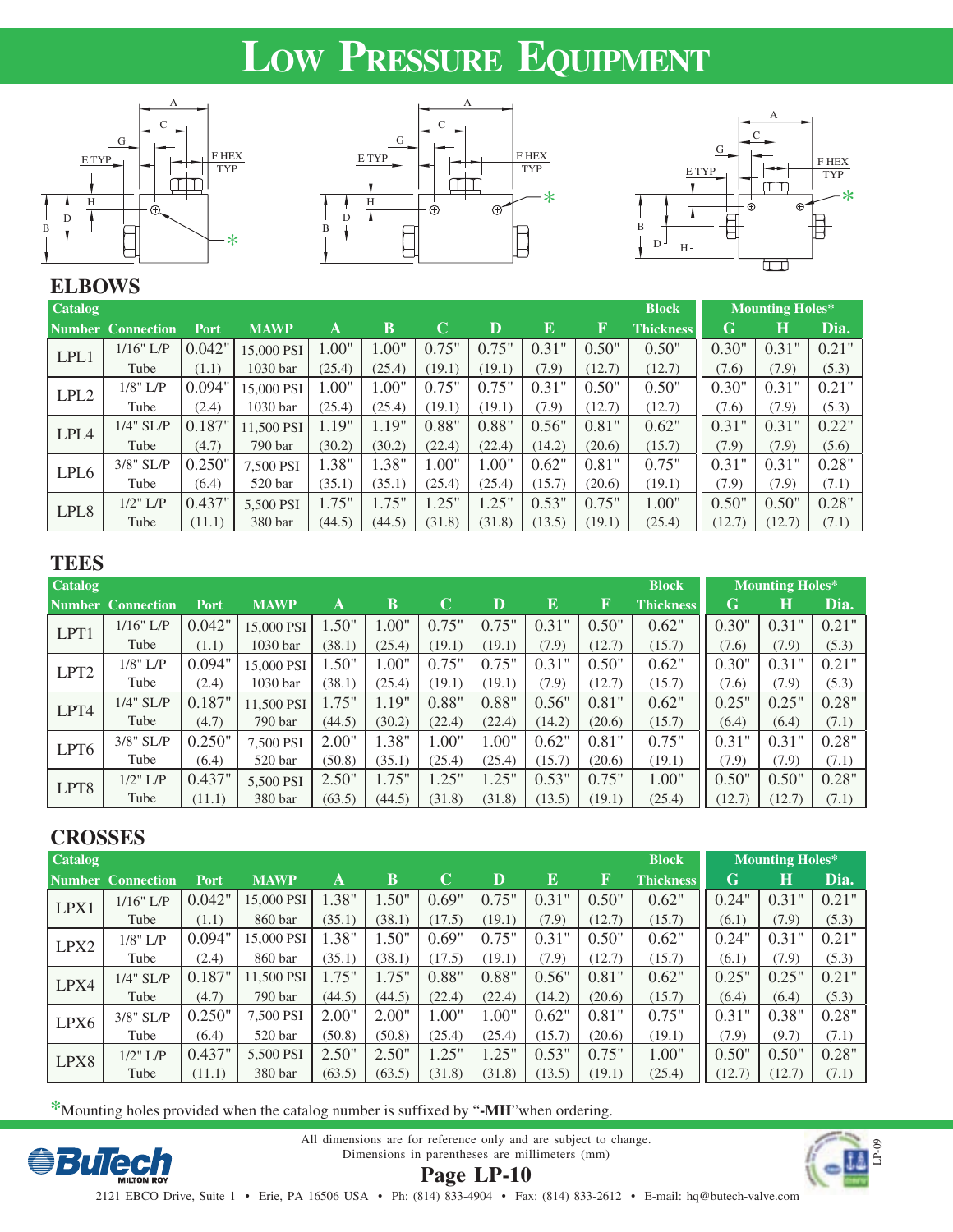# **LOW PRESSURE EQUIPMENT**





See bulkhead table below for panel hole drill size

# **COUPLINGS**

| <b>Catalog</b>   |                          |        |                     |        |        |        |        |
|------------------|--------------------------|--------|---------------------|--------|--------|--------|--------|
|                  | <b>Number Connection</b> | Port   | <b>MAWP</b>         | A      | B      | C      | D      |
| LPC1             | $1/16"$ L/P              | 0.042" | 15,000 PSI          | 0.50"  | 1.25"  | 0.50"  | 0.31"  |
|                  | Tube                     | (1.1)  | 1030 <sub>bar</sub> | (12.7) | (31.8) | (12.7) | (7.9)  |
| LPC <sub>2</sub> | $1/8$ " $L/P$            | 0.094" | 15,000 PSI          | 0.50"  | 1.25"  | 0.50"  | 0.31"  |
|                  | Tube                     | (2.4)  | 1030 bar            | (12.7) | (31.8) | (12.7) | (7.9)  |
| LPC4             | $1/4$ " SL/P             | 0.187" | 11,500 PSI          | 0.62"  | 1.62"  | 0.81"  | 0.56"  |
|                  | Tube                     | (4.7)  | 790 bar             | (15.7) | (41.1) | (20.6) | (14.2) |
| LPC <sub>6</sub> | $3/8$ " SL/P             | 0.250" | 7.500 PSI           | 0.75"  | 1.75"  | 0.81"  | 0.62"  |
|                  | Tube                     | (6.4)  | 520 <sub>bar</sub>  | (19.1) | (44.5) | (20.6) | (15.7) |
| LPC <sub>8</sub> | $1/2$ " L/P              | 0.437" | 5,500 PSI           | 1.00"  | 2.00"  | 0.75"  | 0.53"  |
|                  | Tube                     | (11.1) | 380 bar             | (25.4) | (50.8) | (19.1) | (13.5) |

# **BULKHEADS**

| <b>Catalog</b>    |                          |             |                     |        |        |        |        | Panel       | Panel            |
|-------------------|--------------------------|-------------|---------------------|--------|--------|--------|--------|-------------|------------------|
|                   | <b>Number Connection</b> | <b>Port</b> | <b>MAWP</b>         | A      | B      | C      | D      | <b>Hole</b> | <b>Thickness</b> |
| LPBF1             | $1/16$ " L/P             | 0.042"      | 15,000 PSI          | 0.75"  | 1.75"  | 0.50"  | 0.31"  | 0.62"       | 0.38"            |
|                   | Tube                     | (1.1)       | 1030 <sub>bar</sub> | (19.1) | (44.5) | (12.7) | (7.9)  | (15.7)      | (9.7)            |
| LPBF <sub>2</sub> | $1/8$ " L/P              | 0.094"      | 15,000 PSI          | 0.75"  | 1.75"  | 0.50"  | 0.31"  | 0.62"       | 0.38"            |
|                   | Tube                     | (2.4)       | 1030 <sub>bar</sub> | (19.1) | (44.5) | (12.7) | (7.9)  | (15.7)      | (9.7)            |
| LPBF4             | $1/4$ " SL/P             | 0.187"      | 11,500 PSI          | 1.00"  | 1.88"  | 0.81"  | 0.56"  | 0.88"       | 0.38"            |
|                   | Tube                     | (4.7)       | 790 bar             | (25.4) | (47.8) | (20.6) | (14.2) | (22.4)      | (9.7)            |
| LPBF <sub>6</sub> | $3/8$ " SL/P             | 0.250"      | 7,500 PSI           | 1.00"  | 1.88"  | 0.81"  | 0.62"  | 0.88"       | 0.38"            |
|                   | Tube                     | (6.4)       | 520 bar             | (25.4) | (47.8) | (20.6) | (15.7) | (22.4)      | (9.7)            |
| LPBF8             | $1/2$ " $L/P$            | 0.437"      | 5,500 PSI           | 1.38"  | 2.38"  | 0.75"  | 0.53"  | 1.25"       | 0.50"            |
|                   | Tube                     | (11.1)      | 380 bar             | (35.1) | (60.5) | (19.1) | (13.5) | (31.8)      | (12.7)           |



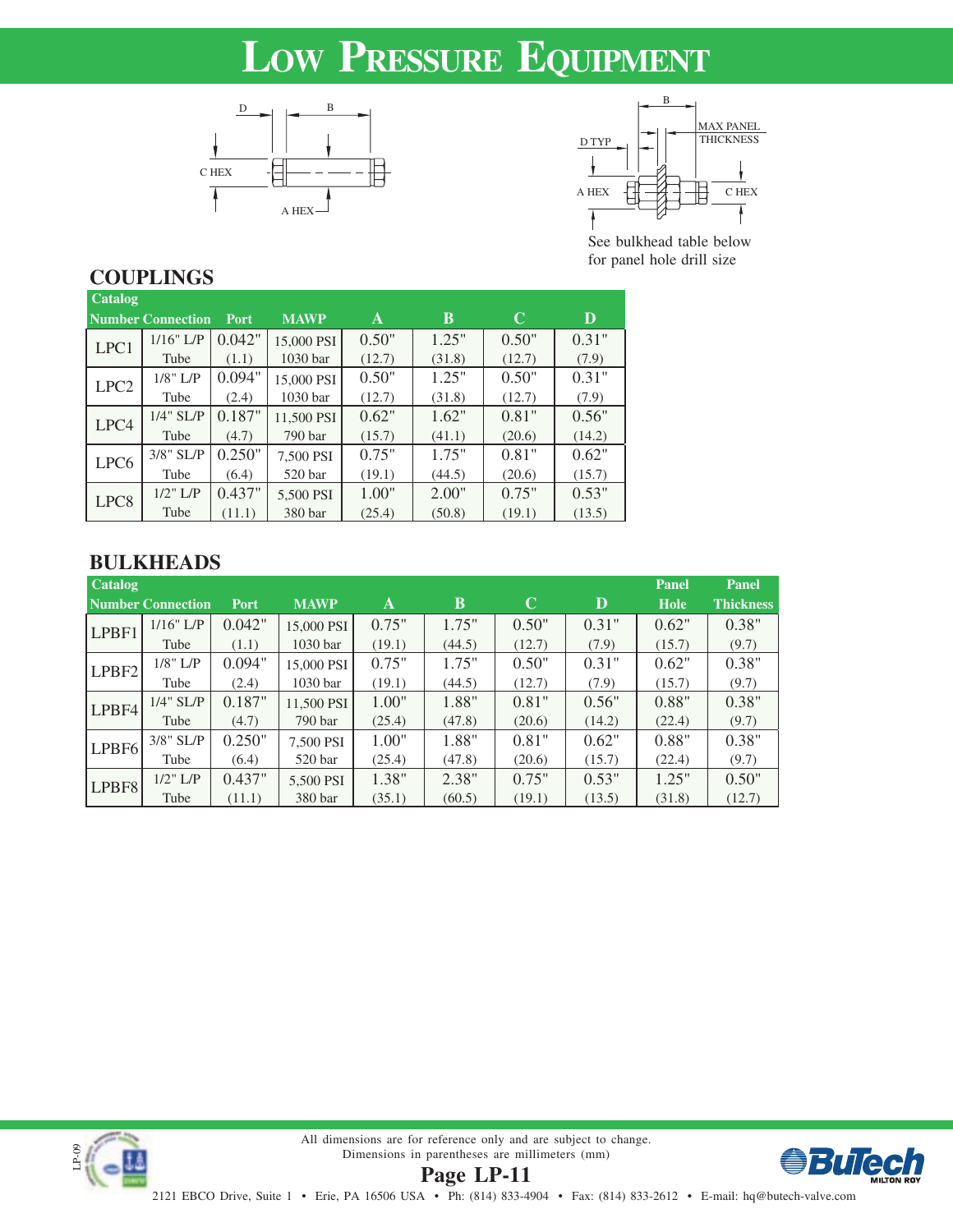# **LOW PRESSURE CHECK VALVES**



BuTech ball check valves prevent reverse flow where leak-tight shutoff is not necessary. Standard materials of construction are 316 stainless steel with 17-4PH poppet for longer life, and 300 series stainless steel spring.

Note: For 316 stainless steel wetted parts, add **-316WP** to the catalog number.

Cracking pressure: 15 PSI (1 bar) approximate Operating Temperature Range:  $-420^{\circ}$  to  $+1200^{\circ}$ F

 $(-251^{\circ}$  to  $+648^{\circ}$ C)

# **BALL CHECK VALVES**

| <b>Catalog</b><br><b>Number</b> | <b>Connection</b> | <b>MAWP</b> | Cv   | A       | B      | C      | D      |
|---------------------------------|-------------------|-------------|------|---------|--------|--------|--------|
| LPBC <sub>2</sub>               | $1/8$ " L/P       | 15,000 PSI  | 0.15 | 2.38"   | 1.88"  | 0.50"  | 0.62"  |
|                                 | Tube              | 1030 bar    |      | (60.5)  | (47.8) | (12.7) | (15.7) |
| LPBC4                           | $1/4$ " SL/P      | 11,500 PSI  | 0.63 | 3.24"   | 2.62"  | 0.75"  | 0.81"  |
|                                 | Tube              | 790 bar     |      | (82.3)  | (66.5) | (19.1) | (20.6) |
| LPBC <sub>6</sub>               | $3/8$ " SL/P      | 7,500 PSI   | 1.70 | 4.44"   | 3.50"  | 1.38"  | 1.38"  |
|                                 | Tube              | 520 bar     |      | (112.8) | (88.9) | (35.1) | (35.1) |
| LPBC <sub>8</sub>               | $1/2$ " L/P       | 5,500 PSI   | 3.40 | 4.67"   | 3.50"  | 1.38"  | 1.38"  |
|                                 | Tube              | 380 bar     |      | (118.6) | (88.9) | (35.1) | (35.1) |

To order a valve with a cracking pressure other than the standard 15 PSI, add the cracking pressure to the end of the catalog number. Example: A LPBC8 with 50 PSI cracking pressure would be ordered as **LPBC8-50.**

Cracking pressures available up to 100 PSI (7 bar)



BuTech o-ring check valves reliably prevent backflow where leak-tight shutoff for liquids or gases is required. Standard materials of construction are 316 stainless steel with Buna-N o-ring and 300 series stainless steel spring.

## Cracking pressure: 15 PSI (1 bar) approximate

**Operating Temperature Ranges:** 

| O-ring          |                                                                          | Catalog       |
|-----------------|--------------------------------------------------------------------------|---------------|
| <b>Material</b> | <b>Operating Temperature Range</b>                                       | <b>Suffix</b> |
| Buna-N          | $-65^{\circ}$ to $+250^{\circ}$ F<br>$(-54° to +121°C)$                  |               |
| Viton           | $-40^{\circ}$ to $+500^{\circ}$ F<br>$(-40^{\circ}$ to $+260^{\circ}$ C) | -VA           |
| <b>PTFE</b>     | $-320^{\circ}$ to $+400^{\circ}$ F $(-195^{\circ}$ to $+204^{\circ}$ C)  | -TFE          |
| Kalrez          | $-20^{\circ}$ to $+550^{\circ}$ F<br>$(-29° to +288°C)$                  | -HT           |

# **O-RING CHECK VALVES**

*<u>eBuTech</u>* 

| <b>Catalog</b><br><b>Number</b> | <b>Connection</b> | <b>MAWP</b>         | Cv   | A       | B      | C      | $\mathbf D$ |
|---------------------------------|-------------------|---------------------|------|---------|--------|--------|-------------|
| LPSC <sub>2</sub>               | $1/8$ " L/P       | 15,000 PSI          | 0.15 | 2.38"   | 1.88"  | 0.50"  | 0.62"       |
|                                 | Tube              | 1030 <sub>bar</sub> |      | (60.5)  | (47.8) | (12.7) | (15.7)      |
| LPSC <sub>4</sub>               | $1/4$ " SL/P      | 11,500 PSI          | 0.63 | 3.31"   | 2.62"  | 0.75"  | 0.81"       |
|                                 | Tube              | 790 bar             |      | (84.1)  | (66.5) | (19.1) | (20.6)      |
| LPSC <sub>6</sub>               | $3/8$ " SL/P      | 7,500 PSI           | 1.70 | 4.44"   | 3.50"  | 1.38"  | 1.38"       |
|                                 | Tube              | 520 bar             |      | (112.8) | (88.9) | (35.1) | (35.1)      |
| LPSC <sub>8</sub>               | $1/2$ " L/P       | 5,500 PSI           | 3.40 | 4.67"   | 3.50"  | 1.38"  | 1.38"       |
|                                 | Tube              | 380 bar             |      | (118.6) | (88.9) | (35.1) | (35.1)      |

To order a valve with a cracking pressure other than the standard 15 PSI, add the cracking pressure to the end of the catalog number. Example: A LPSC4 with 40 PSI cracking pressure would be ordered as **LPSC4-40.**

 $\alpha$   $\alpha$  **i** 

Cracking pressures available up to 100 PSI (7 bar)

All dimensions are for reference only and are subject to change. Dimensions in parentheses are millimeters (mm)



**Page LP-12**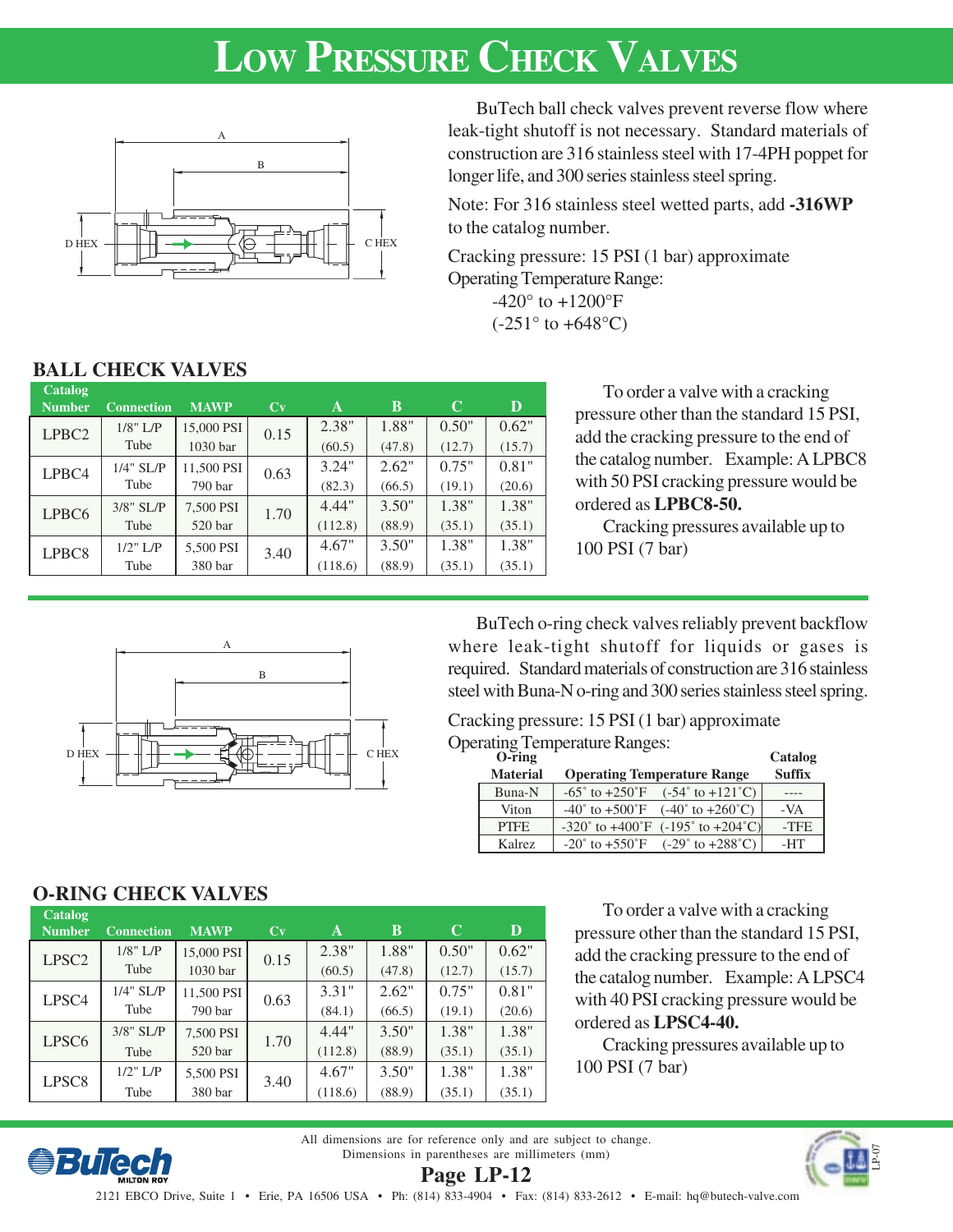# **LOW PRESSURE FILTERS**



BuTech line filters are used in system lines to remove contaminating particles from the system fluid. Upstream filter of larger micron rating than downstream filter to prevent clogging of downstream filter.

Standard materials of construction are 316 stainless steel with 300 series stainless steel filter discs. Available in nominal ratings of: 0.5, 2, 5, 10, 20, 40, and 100 micron.

## **LINE FILTERS**

| Catalog<br><b>Number</b> | <b>Connection</b>                 | <b>MAWP</b> | Area*                  | A       | B      | C      | D      |  |  |
|--------------------------|-----------------------------------|-------------|------------------------|---------|--------|--------|--------|--|--|
| LPLF <sub>2</sub>        | $1/8$ " L/P                       | 15,000 PSI  | $0.06$ in <sup>2</sup> | 3.62"   | 1.75"  | 0.75"  | 0.62"  |  |  |
|                          | Tube                              | 1030 bar    | $39 \text{ mm}^2$      | (91.9)  | (44.5) | (19.1) | (15.7) |  |  |
| LPLF4                    | $1/4$ " L/P                       | 11,500 PSI  | $0.15$ in <sup>2</sup> | 4.12"   | 2.12"  | 1.00"  | 0.88"  |  |  |
|                          | Tube                              | 790 bar     | $97 \text{ mm}^2$      | (104.6) | (53.8) | (25.4) | (22.4) |  |  |
| LPLF <sub>6</sub>        | $3/8$ " L/P                       | 7,500 PSI   | $0.15$ in <sup>2</sup> | 4.12"   | 2.12"  | 1.00"  | 0.88"  |  |  |
|                          | Tube                              | 520 bar     | $97$ mm <sup>2</sup>   | (104.6) | (53.8) | (25.4) | (22.4) |  |  |
| LPLF8                    | $1/2$ " L/P                       | 5,500 PSI   | $0.15$ in <sup>2</sup> | 4.19"   | 2.12"  | 1.00"  | 1.00"  |  |  |
|                          | Tube                              | 380 bar     | $97$ mm <sup>2</sup>   | (106.4) | (53.8) | (25.4) | (25.4) |  |  |
|                          | *Effective area of filter element |             |                        |         |        |        |        |  |  |

A

C HEX D HEX

B

Micron rating of filter must be specified. To order, complete the catalog number with the desired micron rating, upstream first:

### **LPLF4-40/20**

specifies a line filter with 1/4" L/P connections, a 40 micron filter upstream and 20 micron downstream.

BuTech sintered cup filters offer maximum filtration surface area for removal of contaminating particles from the fluid system. They may be used in systems which require high flow rates with minimum pressure drop.

Standard materials of construction are 316 stainless steel with 300 series stainless steel filter discs. Available in nominal ratings of: 5, 10, 20, 40, and 100 micron.

Micron rating of filter must be specified. To order, complete the catalog number with the desired micron rating:

specifies a line filter with 1/4" L/P connections and a 20 micron filter.

**LPSCF4-20**

# **SINTERED CUP FILTERS**

| Catalog            |                   |             |                        |         |        |        |        |
|--------------------|-------------------|-------------|------------------------|---------|--------|--------|--------|
| <b>Number</b>      | <b>Connection</b> | <b>MAWP</b> | Area*                  | A       | B      | C      | D      |
| LPSCF <sub>2</sub> | $1/8$ " L/P       | 15,000 PSI  | $0.54 \text{ in}^2$    | 2.38"   | 1.88"  | 0.50"  | 0.62"  |
|                    | Tube              | 1030 bar    | $348$ mm <sup>2</sup>  | (60.5)  | (47.8) | (12.7) | (15.7) |
| LPSCF4             | $1/4$ " SL/P      | 11,500 PSI  | $0.49$ in <sup>2</sup> | 3.24"   | 2.62"  | 0.75"  | 0.81"  |
|                    | Tube              | 790 bar     | $316$ mm <sup>2</sup>  | (82.3)  | (66.5) | (19.1) | (20.6) |
| LPSCF <sub>6</sub> | $3/8$ " SL/P      | 7,500 PSI   | $1.47$ in <sup>2</sup> | 4.44"   | 3.50"  | 1.38"  | 1.38"  |
|                    | Tube              | 520 bar     | $948$ mm <sup>2</sup>  | (112.8) | (88.9) | (35.1) | (35.1) |
| LPSCF8             | $1/2$ " L/P       | 5,500 PSI   | $1.47$ in <sup>2</sup> | 4.67"   | 3.50"  | 1.38"  | 1.38"  |
|                    | Tube              | 380 bar     | $948$ mm <sup>2</sup>  | (118.6) | (88.9) | (35.1) | (35.1) |

\*Effective area of filter element



All dimensions are for reference only and are subject to change. Dimensions in parentheses are millimeters (mm) **Page LP-13**